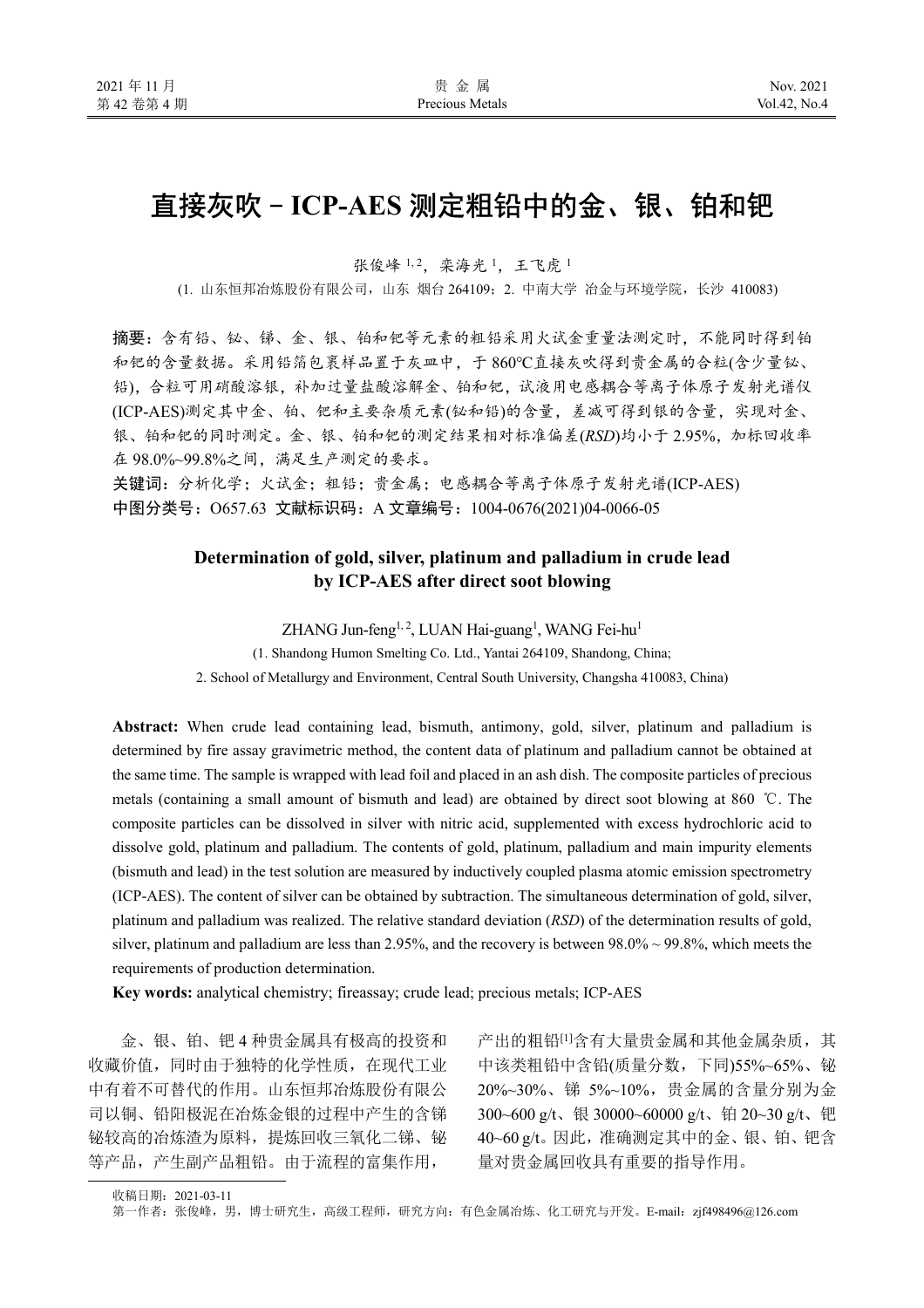目前粗铅及高铋铅标准方法是采用火试金重量 法<sup>[2-4]</sup>测定其中的金、银,对于含有铂、钯的样品没 有相应的检测方法。同时由于铂、钯、铋会被富集 于金银合粒中,导致金、银测定结果失真。文献[5- 11]中金、银、铂和钯也没有适用于实验样品的方法。

为解决粗铅样品中金、银、铂、钯含量快速准 确测定的需求,本文使用直接灰吹−ICP-AES 进行 测定,通过加标回收实验和精密度实验确定测试方 法的准确性和精密度。相较于粗铅和高铋铅的分析 方法<sup>[3-4]</sup>,实现粗铅中金、银、铂、钯同时测定,是 对目前粗铅样品测定方法的有效补充。

# **1** 实验

## **1.1** 试剂和材料

实验中使用的盐酸、硝酸均为优级纯试剂;实 验用水为去离子水。金、银、铂、钯、铋、铅单标 标准溶液浓度为 1000 μg/mL,来自国家有色金属及 电子材料分析测试中心,使用时稀释为所需浓度。

灰吹包裹用铅箔纯度(质量分数)≥99.99%,厚 度约为 0.1 mm。灰皿为氧化镁或骨灰与水泥加水混 匀,压制成型阴干所得。

实验所用的粗铅样品均来自山东恒邦冶炼股份 有限公司。经过钻屑取样,混匀缩分后得到实验样 品,标记为 1\*、2\*和 3\*。3 份样品主要成分相近, 以样品 2 #为例,其主要非贵金属成分如表 1 所列。

## 表 **1 2#**样品非贵金属元素含量

Tab.1 Content of non-noble metal elements in test sample  $2^{\#}/\%$ 

| 元素 | Bi    | Pb    | Sh        | As    |
|----|-------|-------|-----------|-------|
| 含量 | 25.35 | 59.78 | 7.80      | 0.02  |
| 元素 | Zn    | Сu    | <b>Se</b> | Te    |
| 含量 | 0.01  | 1.84  | 0.007     | 0.008 |

## **1.2** 主要仪器及工作条件

灰吹使用的马弗炉为 SX2-12-13 型高温箱式电 阻炉(龙口市电炉制造厂),合粒称量采用 XP6 型电 子天平(梅特勒-托利多), 感量 0.001 mg。

测定采用 5110 型 ICP-AES(安捷伦科技有限公 司)。仪器主要工作条件:RF 功率 1200 W;辅助气 流量 1.00 L/min; 雾化器流量 1.00 L/min; 泵速 12 r/min;观测方式为双向观测。选定的主要测定谱线 为 Au 267.594 nm、Pd 340.458 nm、Pt 241.424 nm、 Bi 223.061 nm, Pb 220.353 nm。

## **1.3** 实验方法

## 1.3.1 灰吹

准确称取粗铅样品 5.00g(精确至 0.0001g)包裹 于 20 g 铅箔中,放入已在 900℃电阻炉中预热 20~30 min 的灰皿中。关闭炉门 1~2 min,待熔铅脱膜后稍 开炉门,同时控制炉温在 860℃进行灰吹,当合粒 出现闪光点,灰吹即告结束,后将灰皿移至炉门口。 待灰皿冷却后,从中取出合粒,用温热乙酸(1+2)洗 净烘干后称量(精确至 0.001 mg)。

1.3.2 合粒溶解

将合粒放入 150 mL 烧杯中, 加入 25 mL 硝酸 (1+4),低温加热溶解。待合粒分解至烧杯溶液中黑 色片状不减少后,加入 40 mL 浓盐酸至溶液清亮, 无悬浮白色氯化银沉淀,盖上表面皿进行低温溶解。 摇散氯化银沉淀,继续加热浓缩至体积为 5~10 mL 后,取下冷却,用盐酸(1+19)清洗表面皿和烧杯内 壁,将烧杯中溶液煮沸,用盐酸(1+19)定容至 100 mL 容量瓶,过滤,滤液作为待测试液。

1.3.3 测定和计算

在选定的 ICP-AES 工作条件下,用系列标准工 作溶液,介质为盐酸(1+9),建立金、铂、钯、铋、 铅的标准工作曲线,同时测定试液,计算得到实验 样品中相应元素的含量。

银含量由合粒质量减去测得的金、铂、钯、铋、 铅质量得到。

## **2** 结果与讨论

## **2.1** 样品富集

2.1.1 试样量选择

高杂粗铅中银含量较高,当试样量较多时,灰 吹结束后合粒较大,在合粒溶解过程中产生氯化银 沉淀较多;而试样量较少,测量误差会增大,数据 不准确。采用铅试金法,考察不同称样量对测定的 影响,结果如表 2 所列。

从表 2 可以看出试样量为 3 g 或 5 g 时, 合粒 溶解状态基本一致;试样量为 10 g 时,合粒质量较 大,溶解过程中溶液有少量浑浊,且生成氯化银易 夹杂贵金属。综合考虑样品代表性和方法的准确性, 选取试样量为 5.00 g。

2.1.2 铅箔用量

分别用不同质量的铅箔包裹,对比 1 #和 2 #样品 贵金属测定值及合粒形貌,考察铅箔用量对测定的 影响,结果列于表 3。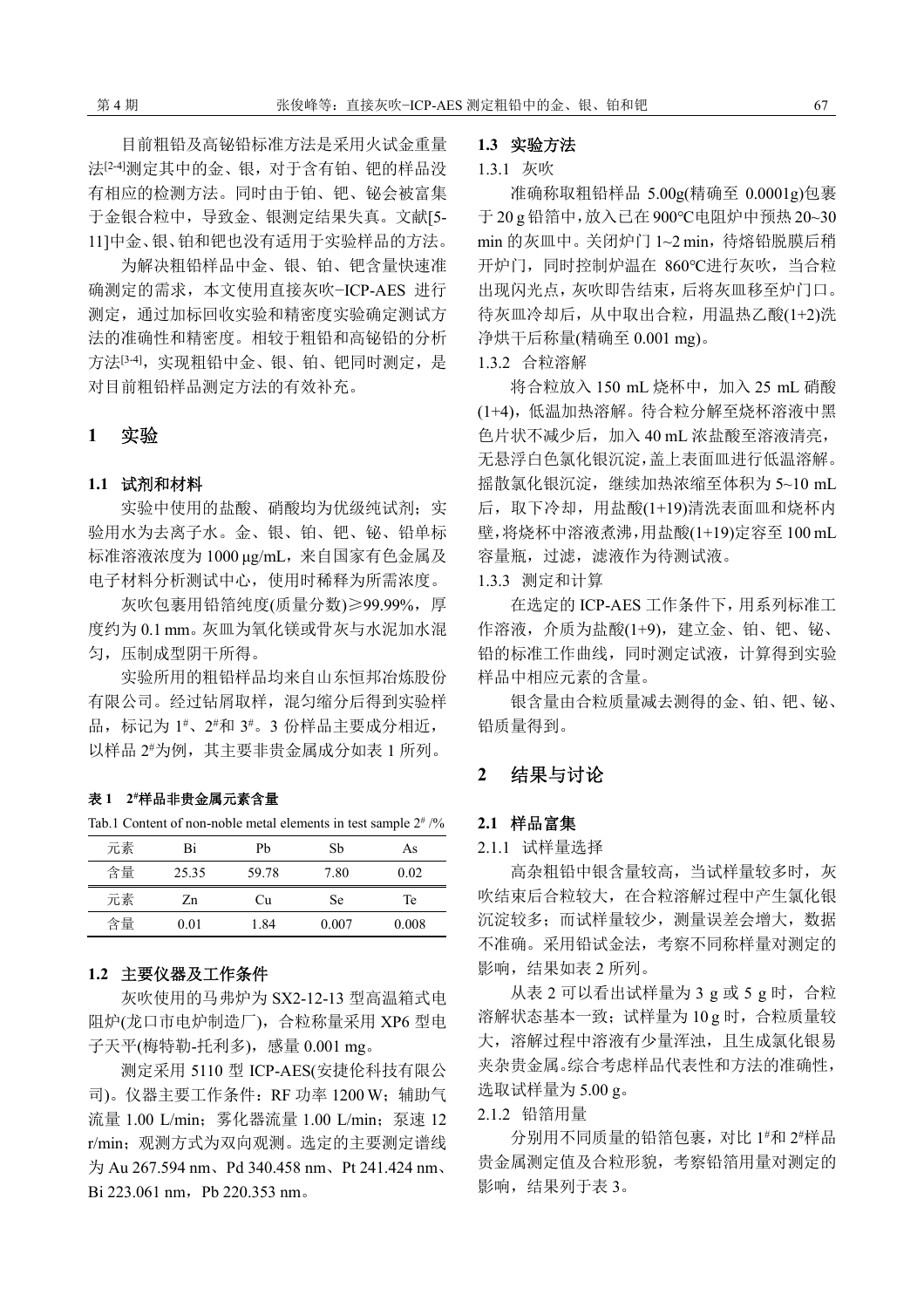## 表 **2** 火试金法试样量的选择

Tab.2 Selection of sample weightby fire assaying

| No.      | 试样    |       | 测定值/(g/t) |      |      |                     |
|----------|-------|-------|-----------|------|------|---------------------|
|          | 量/g   | Au    | Ag        | Pd   | Pt   | 现象                  |
|          | 3.00  | 489.7 | 37896     | 54.8 | 21.8 | 合粒大小适<br>中,溶液清澈     |
| $1^{\#}$ | 5.00  | 476.4 | 38962     | 53.7 | 22.4 | 合粒大小适<br>溶液清澈<br>中, |
|          | 10.00 | 418.1 | 39023     | 49.1 | 18.9 | 合粒较大,溶<br>液少量浑浊     |
|          | 3.00  | 514.8 | 59232     | 56.9 | 27.2 | 合粒大小适<br>中,溶液清澈     |
| $2^{\#}$ | 5.00  | 526.3 | 59350     | 58.5 | 27.9 | 合粒大小适<br>溶液清澈<br>中, |
|          | 10.00 | 463.7 | 59426     | 51.6 | 22.3 | 合粒较大,溶<br>液浑浊       |
|          | 3.00  | 448.9 | 32084     | 48.8 | 21.0 | 合粒大小适<br>中,溶液清澈     |
| $3^{\#}$ | 5.00  | 450.8 | 32774     | 50.8 | 21.9 | 合粒大小适<br>溶液清澈<br>中, |
|          | 10.00 | 405.2 | 32823     | 42.2 | 17.9 | 合粒较大,溶<br>液少量浑浊     |

从表 3 可以看出, 在使用铅箔较少时样品中大 量杂质未被吸收与氧化,合粒存在不规则、不光亮 等情况,测定结果偏低;使用铅箔较多时灰吹时间 较长,银的灰吹损失增大。故本方法选择铅箔用量 20 g。

#### 表 **3** 直接灰吹法铅箔用量的选择

Tab.3 Selection of dosage of lead foil by direct ash blowing

| 铅箔<br>No. |     | 测定值/(g/t) |       |      |      | 现象                  |  |
|-----------|-----|-----------|-------|------|------|---------------------|--|
|           | 量/g | Au        | Ag    | Pd   | Pt   |                     |  |
|           | 5   | 450.4     | 37089 | 50.8 | 20.4 | 合粒严重不<br>不光亮<br>规则, |  |
| $1^{\#}$  | 10  | 462.3     | 37548 | 50.9 | 21.4 | 合粒不规<br>不光亮<br>则,   |  |
|           | 20  | 476.0     | 38996 | 52.8 | 22.7 | 合粒规则光亮              |  |
|           | 30  | 475.5     | 36954 | 53.0 | 22.9 | 合粒规则光亮,<br>灰吹时间较长   |  |
|           | 5   | 496.3     | 56232 | 46.3 | 20.7 | 合粒严重不规<br>则,不光亮     |  |
| $2^{\#}$  | 10  | 512.6     | 58256 | 55.2 | 22.6 | 合粒不规则,<br>不光亮       |  |
|           | 20  | 526.2     | 59258 | 58.3 | 27.9 | 合粒规则光亮              |  |
|           | 30  | 525.9     | 57264 | 58.9 | 27.6 | 合粒规则光亮,<br>灰吹时间较长   |  |

#### 2.1.3 富集方法对比

铅试金法采用加入氧化铅或其他铅化合物、造 渣剂,铅在熔融状态下捕集样品中的贵金属,形成 铅合金扣,经灰吹后得到富集贵金属的合粒进行测 定。由于粗铅样品中铅含量较高,因此只需通过铅 箔包裹直接灰吹消除样品中杂质元素即可得到贵金 属合粒。采用铅试金法与直接灰吹法(称样量均为 5.00 g)直接测定及二次补正数据比对,结果如表 4 所列。

#### 表 **4** 火试金法与直接灰吹法数据对比

Tab.4 Comparison of data between fire assaying and direct ash blowing/ $(g/t)$ 

|          | 测定阶段 | 火试金法  |       |        | 直接灰吹法 |       |       |      |      |
|----------|------|-------|-------|--------|-------|-------|-------|------|------|
| No.      |      | Au    | Ag    | Pd     | Pt    | Au    | Ag    | Pd   | Pt   |
| $1^{\#}$ | 一次测定 | 472.5 | 38894 | 52.7   | 22.5  | 470.7 | 39092 | 52.8 | 22.1 |
|          | 二次补正 | 0.10  | 159   | $ND^*$ | ND    | 0.55  | 98    | ND   | ND   |
| $2^{\#}$ | 一次测定 | 521.5 | 59250 | 59.8   | 28.7  | 526.5 | 59249 | 58.7 | 28.0 |
|          | 二次补正 | 2.50  | 312   | ND     | ND    | 0.92  | 300   | ND   | ND   |
| $3^{\#}$ | 一次测定 | 446.5 | 32777 | 50.4   | 21.4  | 448.9 | 32377 | 49.9 | 21.6 |
|          | 二次补正 | 0.30  | 285   | ND     | ND    | 0.58  | 146   | 0.17 | Nd   |

\*ND:未检出

从表 4 可以看出, 火试金法与直接灰吹法测量 数据无明显差异,且火试金法与直接灰吹法灰吹结 束后灰皿中残余的金银含量较少,捕集效果良好, 为了提高工作效率、节约试剂故采用铅箔包裹直接 灰吹法。

#### **2.2** 合粒溶解

合粒中含有大量银,经硝酸溶解后形成硝酸银。

后续加入盐酸时生成氯化银沉淀,会包裹未溶物从 而影响金、铂和钯的完全溶解。加入过量浓盐酸, 当溶液中氯离子(Cl- )达到一定浓度时,可将 AgCl 沉 淀转化为可溶的[AgCl2],从而保证金、铂和钯的充 分溶解。以 2 #样品灰吹合粒为例,硝酸溶解后分别 加入 20、30、40 和 50 mL 浓盐酸,考察盐酸的加 入量的影响,结果如表 5 所列。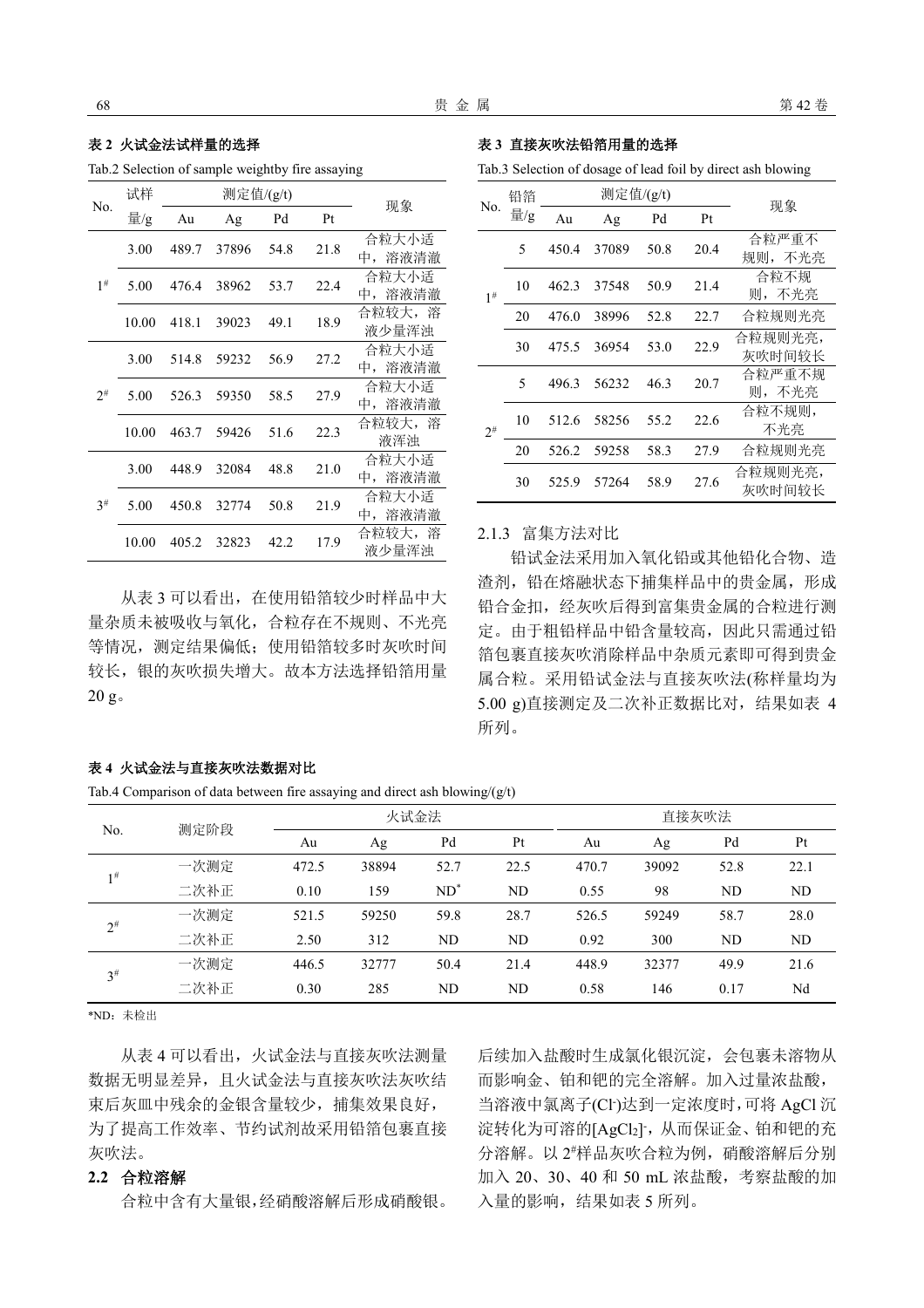## 表 **5** 浓盐酸加入量的影响

Tab.5 Effect of hydrochloric acid dosage

| 浓盐酸/mL | Au/(g/t) | Pd/(g/t) | Pt/(g/t) | 现象   |
|--------|----------|----------|----------|------|
| 20     | 456.1    | 39.4     | 19.6     | 浑浊   |
| 30     | 487.6    | 45.3     | 23.4     | 少量浑浊 |
| 40     | 515.0    | 59.2     | 28.4     | 清亮   |
| 50     | 513.4    | 58.7     | 28.0     | 清亮   |

从表 5 数据可以看出, 盐酸加入量的多少对测 定结果影响很大,从样品溶解的角度考虑,加入 40 mL 浓盐酸能将氯化银沉淀完全溶解至溶液清亮, 能够避免在合粒溶解过程中氯化银沉淀包裹金、铂、 钯,并且使用盐酸(1+19)定容能保持溶液清亮无氯 化银悬浊液。

## **2.3** 测定

2.3.1 合粒中非贵金属元素的测定

粗铅样品以铅、铋为主,同时会有其他部分元 素。样品经灰吹富集形成的铅扣除贵金属外,还含 有部分的铋、铅等元素。这些元素与金、银有很强 的亲和力,存在灰吹不完全的现象,有部分元素残 留在合粒中[12],严重影响银量的准确度。以样品 2# 为例测定其可能存在的杂质元素从而得到准确的银 含量,合粒按照本文方法处理后,采用 ICP-AES 测 定其可能存在的元素含量,结果如表 6 所列。由表 6 可以看出,合粒中除了贵金属外还有大量的铋和 少量的铅,为保证银含量差减计算结果的准确性, 需每次均进行测定。其余元素包括锑、砷和锌的含 量与银含量相比很低,可忽略不计,不需进行测定。

## 表 **6** 合粒中非贵金属元素含量

| Tab.6 Content of non-noble metal elements in grains/ $(g/t)$ |  |  |  |
|--------------------------------------------------------------|--|--|--|
|--------------------------------------------------------------|--|--|--|

| 元素 | Bi     | Ph    | Sb   | As   | $\frac{1}{n}$ |
|----|--------|-------|------|------|---------------|
| 含量 | 4074.8 | 100.9 | 0.24 | 0.36 | 1.36          |

#### 2.3.2 加标回收率

按本实验方法在样品中以溶液方式加入金、铂 和钯,考察方法的加标回收率,结果列于表 7。由 表 7 可知, 加标回收率均在 98.0%~99.8%之间, 测 试数据准确可靠。

#### 表 **7** 样品加标回收率

Tab.7 Recoveries of sample standard addition

| No.      | 元素 | 本底    | 加入    | 测定    | 回收    |
|----------|----|-------|-------|-------|-------|
|          |    | 值/mg  | 量/mg  | 值/mg  | 率/%   |
|          | Au | 2.379 | 1.790 | 4.162 | 99.61 |
| $1^{\#}$ | Pd | 0.264 | 0.195 | 0.456 | 98.46 |
|          | Pt | 0.112 | 0.088 | 0.199 | 98.86 |
|          | Au | 2.618 | 1.956 | 4.570 | 99.80 |
| $2^{\#}$ | Pd | 0.299 | 0.231 | 0.528 | 99.13 |
|          | Pt | 0.144 | 0.112 | 0.255 | 99.11 |
|          | Au | 2.249 | 1.690 | 3.935 | 99.76 |
| $3^{\#}$ | Pd | 0.252 | 0.187 | 0.437 | 98.93 |
|          | Pt | 0.107 | 0.082 | 0.188 | 98.78 |

2.3.3 精密度实验

按本试验方法对样品进行实验,考察方法精密 度实验,结果列于表 8。由表 8 可知,相对标准偏 差在 0.05%~2.95%之间,测试数据稳定。

| 表 8 精密度实验(n=11) |  |
|-----------------|--|
|-----------------|--|

Tab.8 Precision test (*n*=11)

| No.                           | 元素 | 测定值/(g/t)                                                                   | 平均值/ $(g/t)$ | RSD/% |
|-------------------------------|----|-----------------------------------------------------------------------------|--------------|-------|
|                               | Au | 475.3, 476.7, 475.9, 474.9, 474.8, 477.0, 476.7, 475.9, 476.1, 474.9, 475.6 | 475.8        | 0.16  |
|                               | Ag | 38948, 38941, 38927, 38953, 38919, 38965, 38914, 38969, 38954, 38926, 38937 | 38941        | 0.05  |
|                               | Pt | 22.3, 23.2, 22.1, 22.3, 22.8, 22.7, 21.8, 21.9, 22.8, 22.4, 23.3            | 22.5         | 2.20  |
|                               | Pd | 52.3, 52.7, 52.9, 51.8, 53.6, 51.9, 53.6, 52.0, 52.4, 53.5, 52.9            | 52.7         | 1.28  |
|                               | Au | 517.4, 513.8, 524.6, 523.9, 528.9, 531.7, 529.4, 518.3, 523.5, 529.4, 518.6 | 523.6        | 1.13  |
| $\mathfrak{D}_{\mathfrak{p}}$ | Ag | 59310, 59322, 59350, 59364, 59383, 59396, 59354, 59331, 59311, 59382, 59342 | 59350        | 0.05  |
|                               | Pt | 28.9, 29.3, 27.5, 29.8, 28.4, 28.1, 29.3, 27.8, 29.3, 28.6, 28.4            | 28.7         | 2.50  |
|                               | Pd | 59.7, 58.2, 59.3, 60.5, 61.4, 59.7, 58.1, 61.2, 60.5, 59.3, 59.8            | 59.8         | 1.79  |
|                               | Au | 447.5, 449.6, 446.2, 450.3, 452.1, 448.9, 449.5, 452.3, 450.7, 453.2, 447.5 | 449.8        | 0.49  |
| 3                             | Ag | 32775, 32753, 32738, 32719, 32796, 32810, 32811, 32774, 32779, 32781, 32811 | 32777        | 0.09  |
|                               | Pt | 20.7, 21.9, 21.9, 21.6, 21.7, 21.4, 20.5, 22.1, 22.0, 21.4, 20.3            | 21.4         | 2.95  |
|                               | Pd | 50.9, 51.3, 49.6, 49.1, 49.8, 51.1, 52.4, 50.1, 50.8, 49.1, 50.7            | 50.4         | 2.01  |